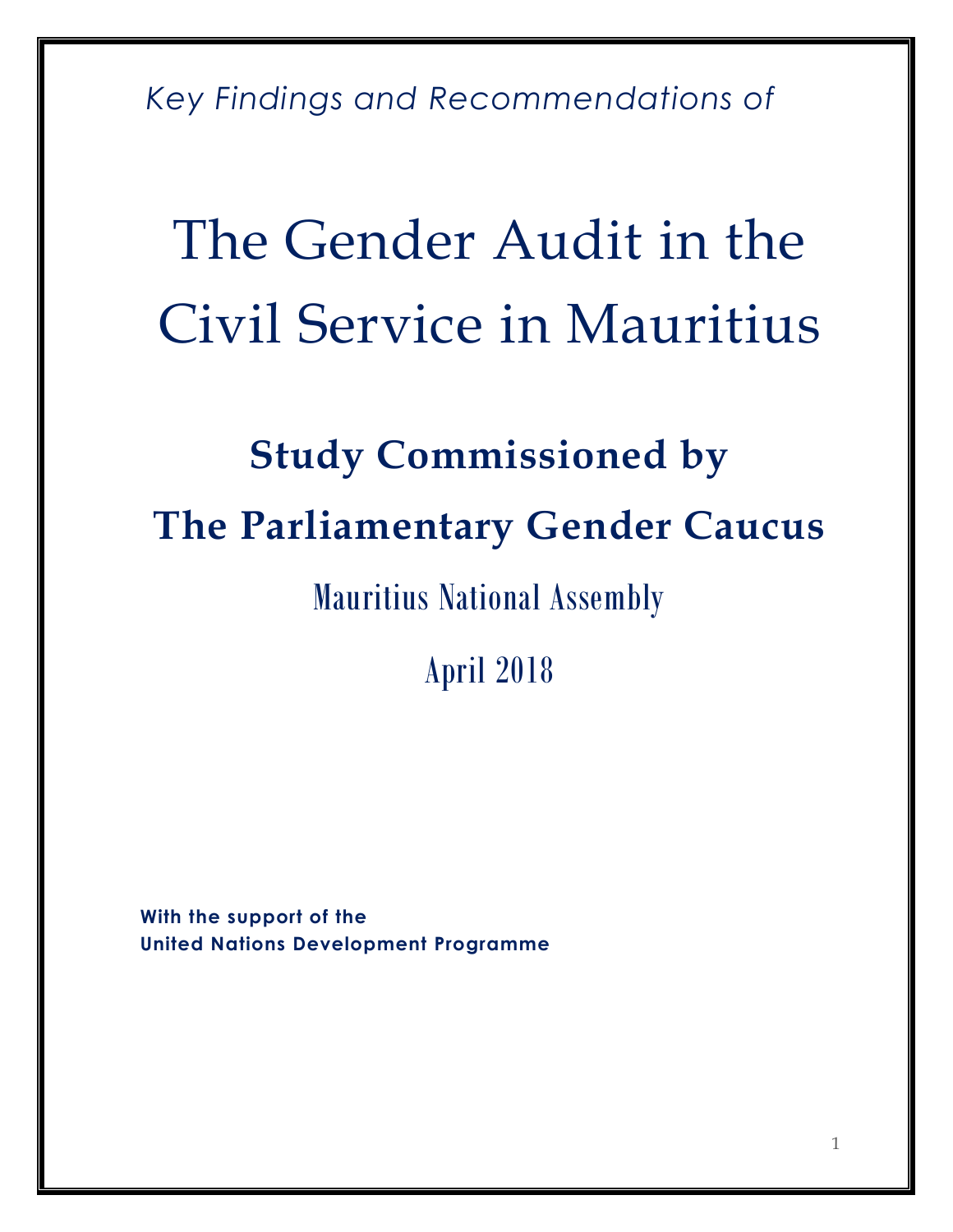# *Background*

A Parliamentary Gender Caucus (PGC) has been formally set up at the level of the National Assembly in December 2016 through an amendment to the Standing Orders and Rules of the National Assembly.

The Caucus saw its official launching in March 2017 and is presently receiving technical assistance by the UNDP under its Country Programme 2017-2020, Component 2- Dealing with Gender Equality Challenges .

The overall vision of the Caucus is to work for the promotion and attainment of gender equality through, *inter alia,* recommending the carrying out of periodical gender assessments of government policies; and research on salient gender issues, as provided by Standing Order *69(6)* of the Standing Orders and Rules of the National Assembly.

At its meeting dated 21 April 2017, the Caucus unanimously agreed to spearhead a gender audit exercise in the civil service in Mauritius with a view to establishing the baseline situation on the status of gender equality in the programming and operational dimensions of sectoral Ministries in Mauritius. The Caucus further agreed that the Audit would be carried out by the UNDP Gender Expert attached at the level of the National Assembly.

The findings of the report create the basis for concrete and contextual recommendations to build up on existing efforts of Ministries to consolidate their work within a human-rights based twin-track approach to women's empowerment activities and gender mainstreaming measures.

The results of the audit are intended as a foundation for continued and on-going improvement and assessment. Furthermore, the findings seek to guide the formulation of gender action plans by sectoral Ministries based on existing institutional strengths and further strengthen areas that need redress.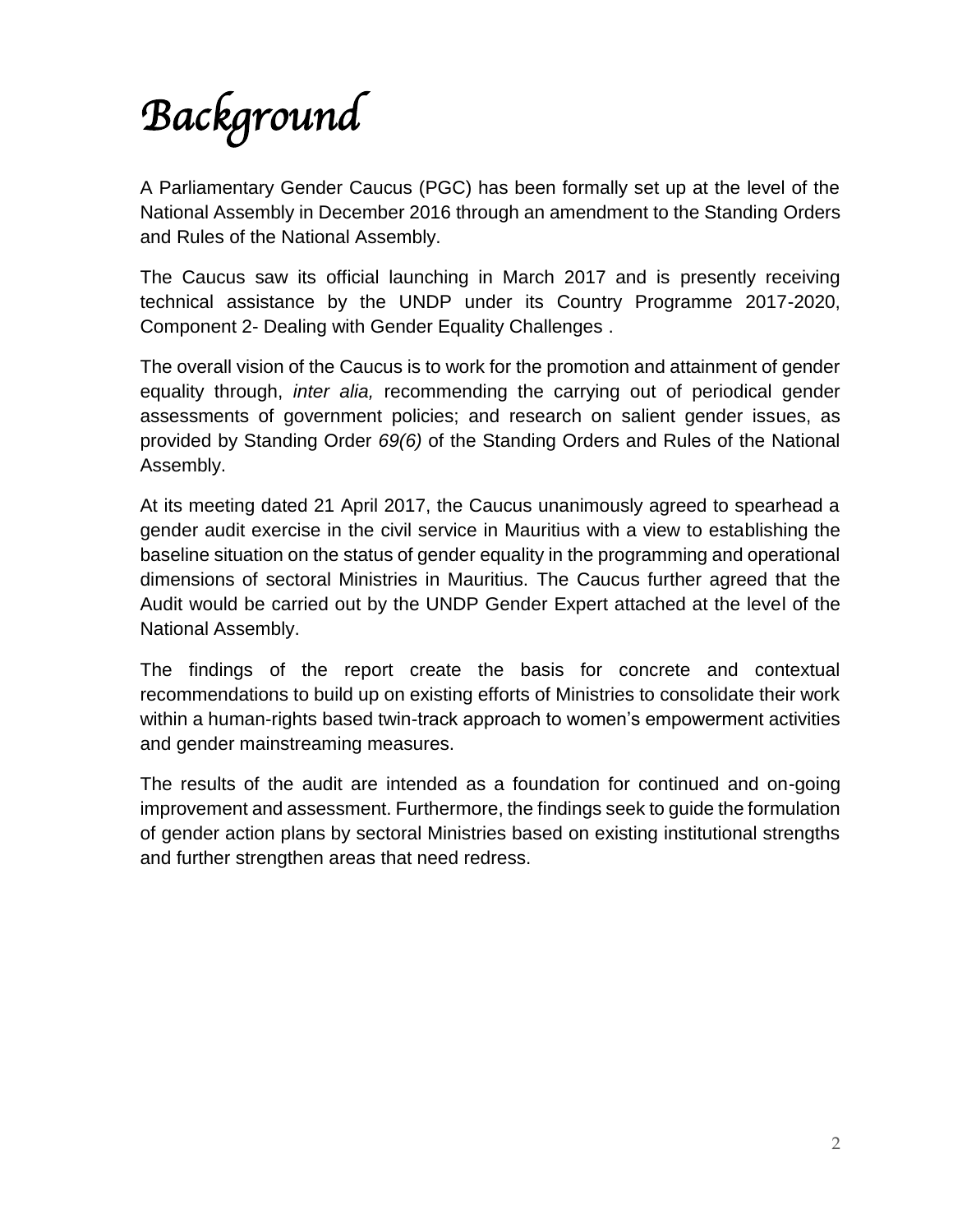### *Aim*

 $\overline{a}$ 

The aim of the gender audit is to examine the systems and processes within institutions that are conducive or act as impediments towards gender equity and equality<sup>1</sup> and propose recommendations to address sectoral gaps.

Overall, the objectives of the Auditing Exercise are to:

- identify the constraints and challenges which have acted as hurdles to the effective implementation of sectoral gender policies;
- assess the extent to which organisational structures are responsive to gender equity;
- take stock whether Ministries have been allocated funds for gender mainstreaming purposes; and
- assess whether Ministries possess the expertise and know-how to understand gender mainstreaming in their specific fields.

 $1$  Gender Equality refers to equal access to social goods, services and resources and equal opportunities in all spheres of life for women and men. However, gender equality does not necessarily result in equal outcomes for men and women, as they have different needs and priorities

Gender Equity is the process of being fair to women and men. Women and men should not only be given equal access to resources and equal opportunities, but they should be given the means of benefitting from this equality.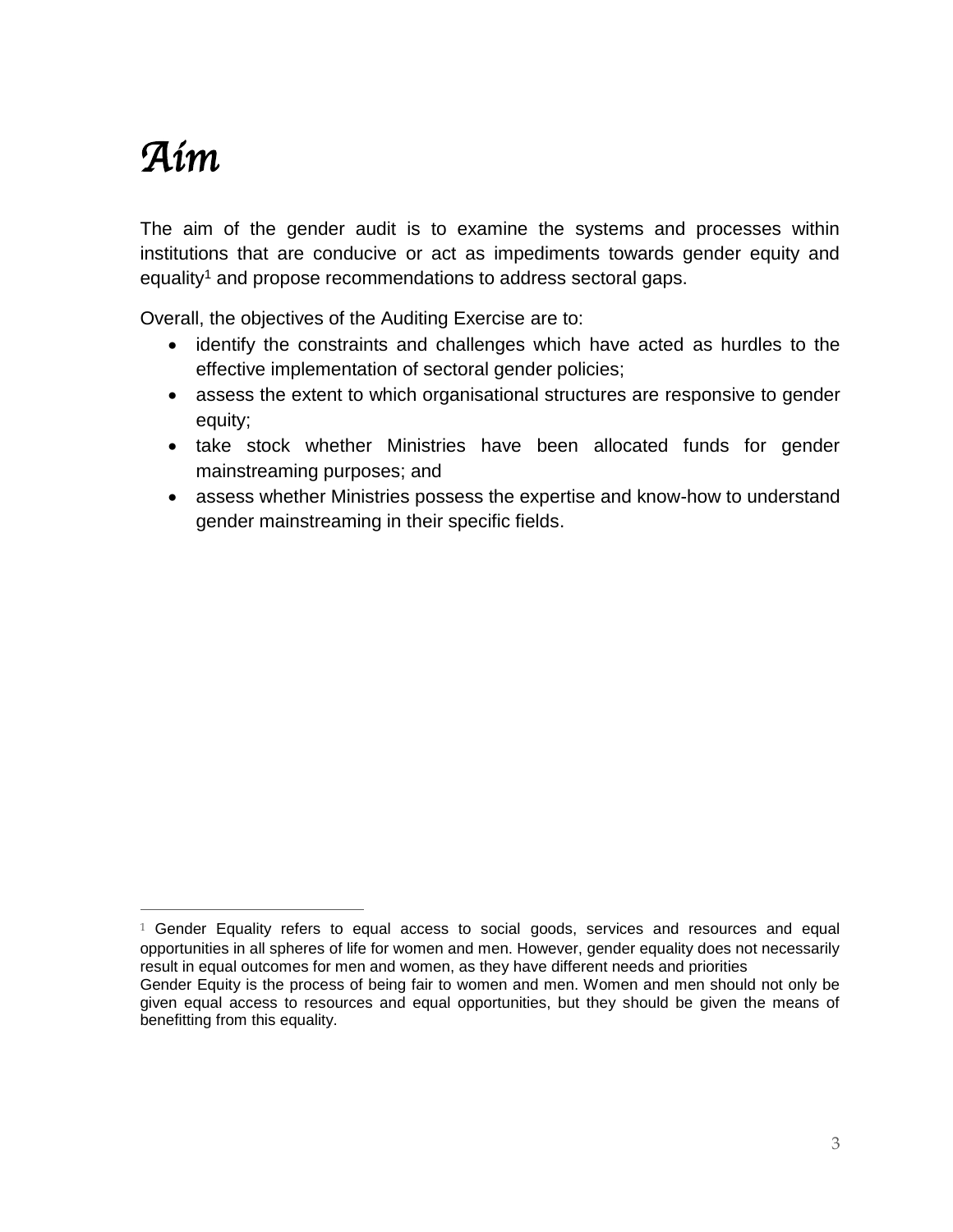## *Methodology*

All Ministries have been invited to participate in this exercise. There was a total of 30 participants<sup>2</sup>.

The auditing exercise was conducted over a period of three months, starting 01 December 2017 to 01 March 2018, by the UNDP Gender Expert attached to the National Assembly, and with the administrative support of the Secretariat and other Officers of the National Assembly.

Gender Mainstreaming in the Audit was defined as a strategy to achieve gender equity and equality and defined as per the 1997 Economic and Social Council (ECOSOC) guidelines, i.e.,

*"[Gender Mainstreaming is] … the process of assessing the implications for women and men of any planned action, including legislation, policies or programmes, in all areas and at all levels. It is a strategy for making women's as well as men's concerns and experiences an integral dimension of the design, implementation, monitoring and evaluation of policies and programmes in all political, economic and societal spheres so that women and men benefit equally and inequality is not perpetrated. The ultimate goal is to achieve gender equality."* 

It is further important to highlight that as part of gender mainstreaming strategies, the combined set of strategic approaches inclusive of the technical, financial and institutional processes in place to achieve equality has been analysed in light of the responses of Gender Focal Points<sup>3</sup> and members of the Gender Cells of Ministries<sup>4</sup>.

 $\overline{a}$  $2$  The Ministry of Defense and Rodrigues stated that it was a newly created portfolio and was, therefore, not in a position to participate in the audit exercise.

<sup>&</sup>lt;sup>3</sup> Gender Focal Points have been nominated at the level of their Ministries to report to the Parliamentary Gender Caucus on the status of gender equality in their respective sectors. Gender Focal Points are not below the rank of Deputy Permanent Secretaries given that they will have to influence policy making.

<sup>4</sup> Gender Cells of Ministries comprise representatives of the Human Resource and Finance sections, as well as from the Administration and Technical cadres. Members of the Gender Cells have been nominated to report to the Ministry of Gender Equality, Child Development and Family Welfare on programmes being implemented within their Ministries to address women's empowerment and gender equality.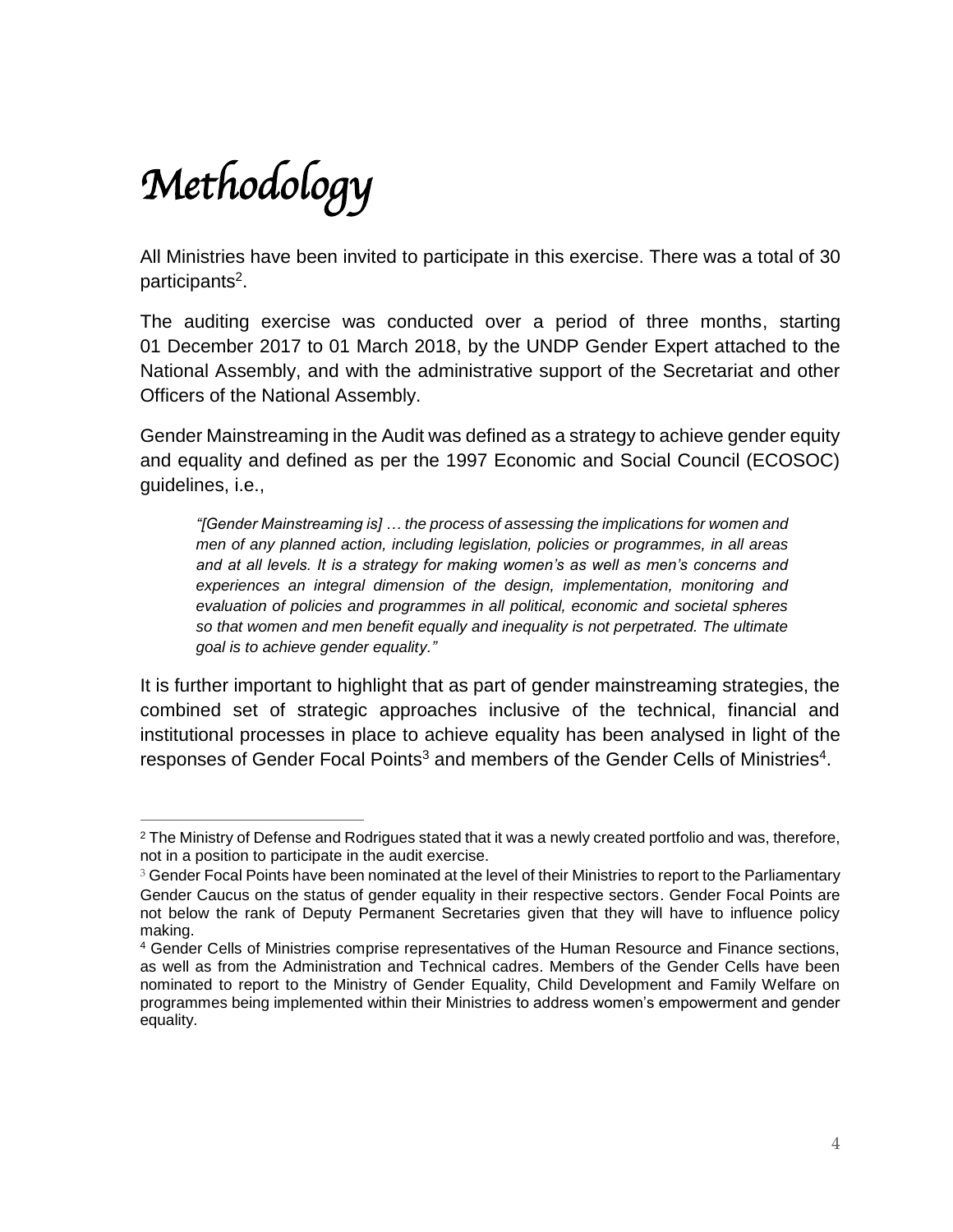The following steps were adopted for conducting the gender audit exercise.

#### **Step 1: Preparing for the Audit**

- Gaining management buy-in from the Secretary for Public Service, Ministry of Civil Service and Administrative Reforms.
- A preliminary exercise was carried out with Gender Focal Points to inform the latter of the Auditing exercise and of the contents of the Questionnaires.

#### **Step 2: Understanding Gender in the Public Sector**

- A desk review of the key documents pertaining to gender in Mauritius was undertaken.
- A short questionnaire underpinned by the Gender Integration Framework was conceived to conduct a preliminary staff survey to explore the underlying political will/existing technical capacity for gender mainstreaming/ perceptions of accountability and the organisational culture of the institutions being audited.
- In December 2017, an induction course on Gender Mainstreaming Strategies was carried out for Gender Focal Points (GFPs) to introduce key gender concepts.
- GFPs were also apprised of the status of gender equality in Mauritius based on official statistics during the said workshop.

#### **Step 3: Investigating Further**

- An in-depth questionnaire was used to investigate further into specific gender issues.
- The Questionnaire was explained to the GFPs during the above-mentioned induction course.
- Conducting a focus group discussion with the representatives of the Ministry of Civil Service and Administrative Reforms was seen to be important to obtain an overall insight into the policies of the Government for the civil service in Mauritius.

#### **Step 4: Moving Forward: Recommendations**

 Key recommendations have been formulated to further gender mainstreaming within the civil service.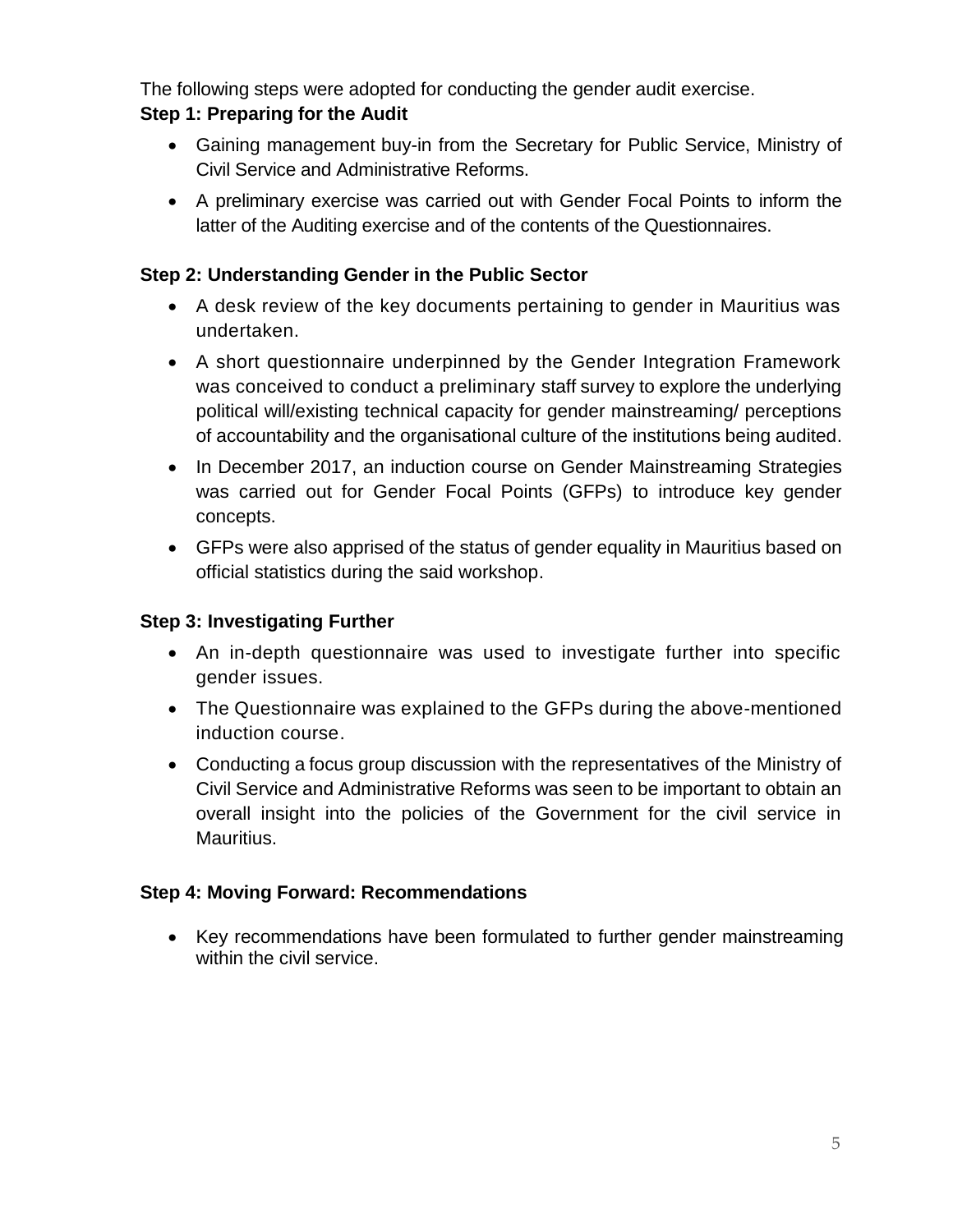# *General Findings*

- Overall, the civil service in Mauritius has a gender sensitive institutional culture. There appears to be a deep personal, institutional and political commitment to achieve gender equality at all levels in the civil service, from the administrative to the technical cadres of the National Gender Machinery.
- Ministries and Departments adhere to principles of equality of opportunity in recruitment processes.
- $\cdot$  There is an acknowledgement that women's rights are human rights and there is a broad acceptance that gender equality is a critical and indispensable component of human development in Mauritius to achieve the Sustainable Development Goals (SDGs) in a holistic manner. However, gender is still not fully viewed as a cross-cutting issue in the sectoral Ministries.
- $\div$  The findings reveal that gender-mainstreaming efforts have been offset by a number of factors, namely, human and financial resources, as well as a lack of systematic approaches and technical capacity to effectively carry out gender mainstreaming as part of implementation of respective sectoral gender policies of line Ministries.
- All Ministries have formulated their respective sectoral gender policies, however, the accompanying costed gender action plans have yet to be drafted.
- $\div$  Whilst all participants in the audit exercise understand the distinction between sex and gender, there is a reported lack of technical capacity as to how to practically mainstream gender in different sectors and/or portfolios of Ministries.
- Members of the Gender Cells and Gender Focal Points are aware of the major international and regional human rights instruments in place for women's empowerment and gender equality.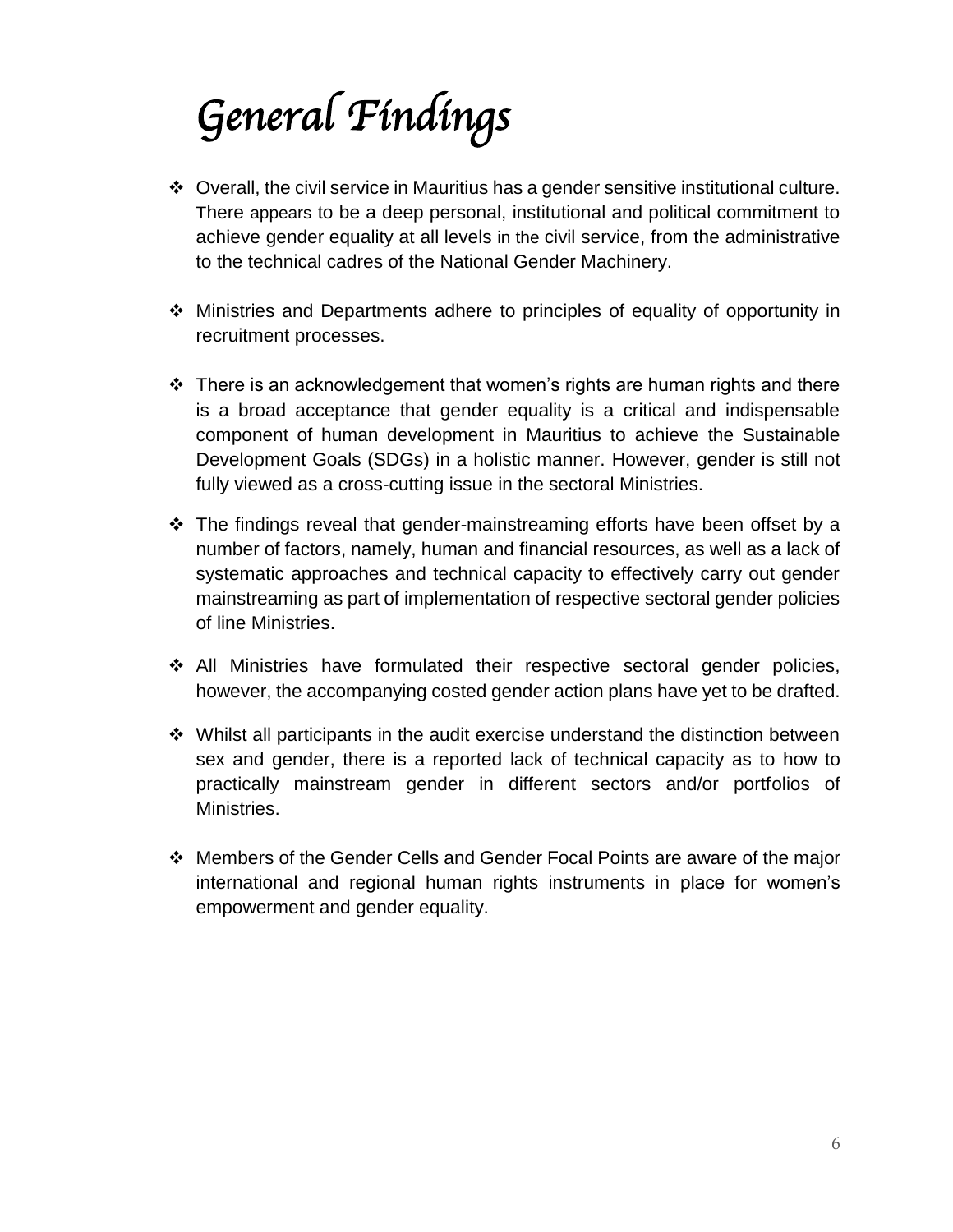- $\div$  The overall policy formulation and implementation cycle remains to be fully engendered at the level of sectoral Ministries. Similarly, gender sensitive indicators are not fully utilised to inform policy making and in Monitoring and Evaluation (M &E) processes. Concurrently, members of the Gender Cells also revealed that there is limited technical capacity to formulate gender sensitive indicators in their respective sectoral policies and programmes.
- All Ministries have been allocated a budget of Rs. 200,000 to implement Gender Responsive Budgeting (GRB). However, the findings of the audit reveal that GRB is yet to be fully implemented in an efficient manner for longer term outcomes in sectoral Ministries.
- Whilst Ministries have gender policies, the overall mission/vision/customer charter is not yet harmonised with the gender policy. As a result, addressing gender equality is still seen as a separate task, rather than being mainstreamed in the overall vision of that Ministry. Similarly, gender mainstreaming in itself is seen as an add-on task for members of the Gender Cell.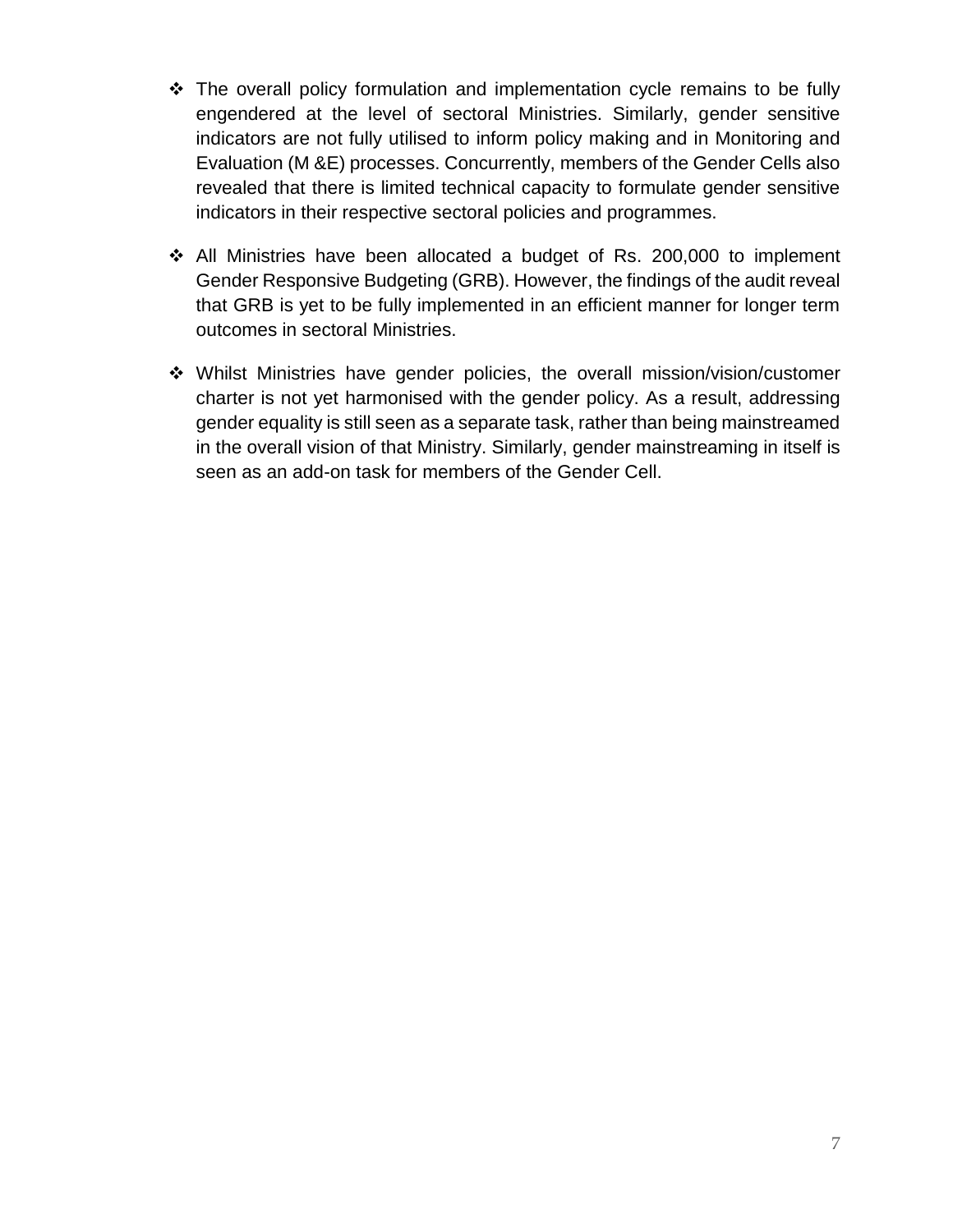### *Specific Findings*

### *Gender Mainstreaming in Programming and Operations*

The gender auditing exercise was carried out using the overarching concept of the Gender Integration Framework (GIF). The GIF stipulates that transformative change is rendered possible when the pillars of organisational dimensions are amenable to gender mainstreaming for gender equality and equity.

The axes examined in the audit relate to political will, technical capacity, accountability, budget, and organisational culture, represented by the GIF Tree. Together, the significance of these four elements in transforming *gender-blind* organisations into *gender-responsive* holistic entities is vital.

The existing literature reveals that political/ top-level will and commitment acts as an anchor akin to that of the roots of the tree viewed as being the core element to initiate and promote institutional transformative change; whilst the other core dimensions are equally essential measures in the quest to effectively mainstream gender in the culture, policies/ programmes and projects of the entity. These axes have been examined during the gender auditing process.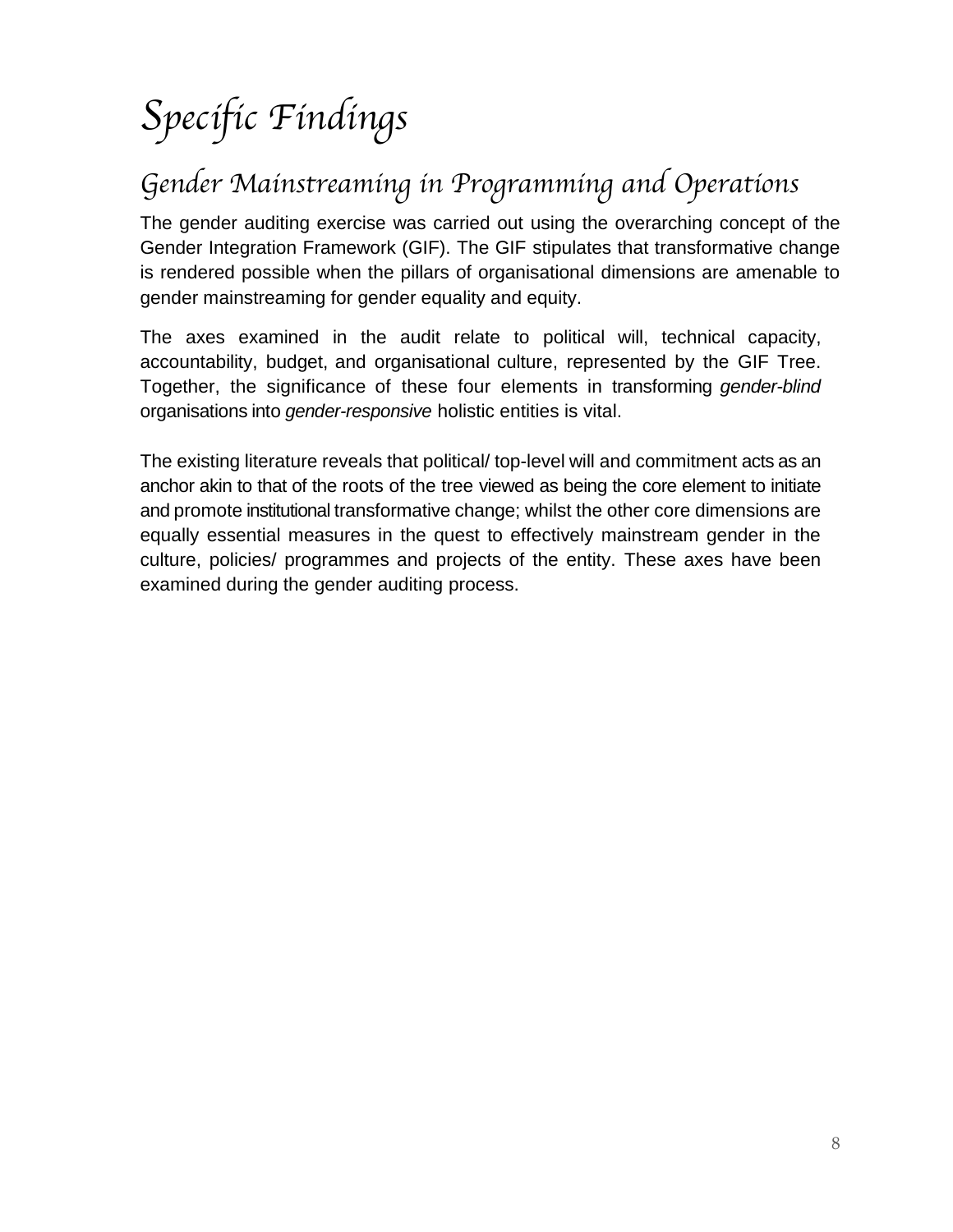#### **The findings have been integrated in the GIF Tree as follows:**



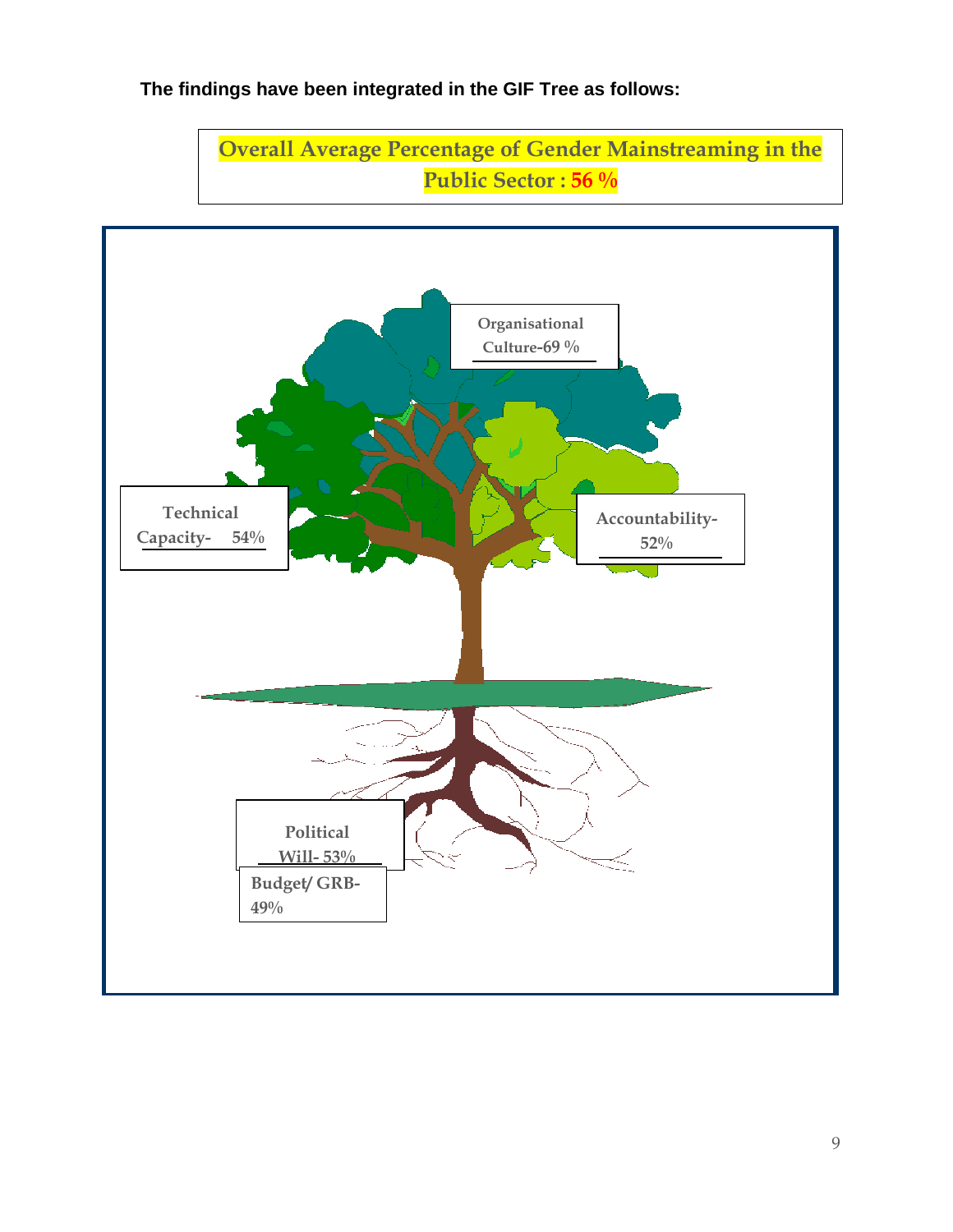In a more explicit manner, the following were examined:

| <b>Programming Dimensions</b>                     | Rating                                                                                                                                                                                                                                                  |
|---------------------------------------------------|---------------------------------------------------------------------------------------------------------------------------------------------------------------------------------------------------------------------------------------------------------|
| Programme Planning Design<br>& Implementation     | Ministries'<br>organisational<br>methods<br>procedures<br>and<br>are<br>conceptualised and implemented in a gender sensitive manner to<br>an extent of 45%                                                                                              |
| Monitoring & Evaluation                           | Gender disaggregated data guides or influences policies/ programmes<br>or are mainstreamed in the monitoring and evaluation of<br>developmental projects and programme outcomes to an extent of<br>52%                                                  |
| <b>Technical Expertise</b>                        | Ministries have an overall technical capacity of 54% to engender<br>sectoral policies/programmes                                                                                                                                                        |
| <b>Partner Organisations</b>                      | There is an effective 68% of channel of collaboration and consultation<br>with stakeholders working in the field of women's empowerment and<br>gender equality. Thus 68% of policies/programmes/projects are<br>influenced through a bottom-up approach |
| <b>Organisational Dimensions</b>                  | Rating                                                                                                                                                                                                                                                  |
| Institutional Commitment/<br><b>Gender Policy</b> | There is a 53% institutional commitment towards implementing the<br>National Gender Policy Framework and human rights instruments<br>pertaining to women's empowerment and gender equality                                                              |
| Staffing/HR                                       | extent to which there was<br>gender balance<br>The<br>in the<br>Ministry's/Department staffing patterns and institutionalisation of a<br>gender sensitive environment through gender sensitive human<br>resource policies is 61%                        |
| <b>Organisational Culture</b>                     | The extent to which there is a certain level of gender sensitivity in the<br>Ministry's norms, structures, systems, processes and relations of<br>power is 69%                                                                                          |
| <b>Financial Resources</b>                        | 49% of the Ministry's budget is perceived to be allocated to redress<br>sectoral gender gaps                                                                                                                                                            |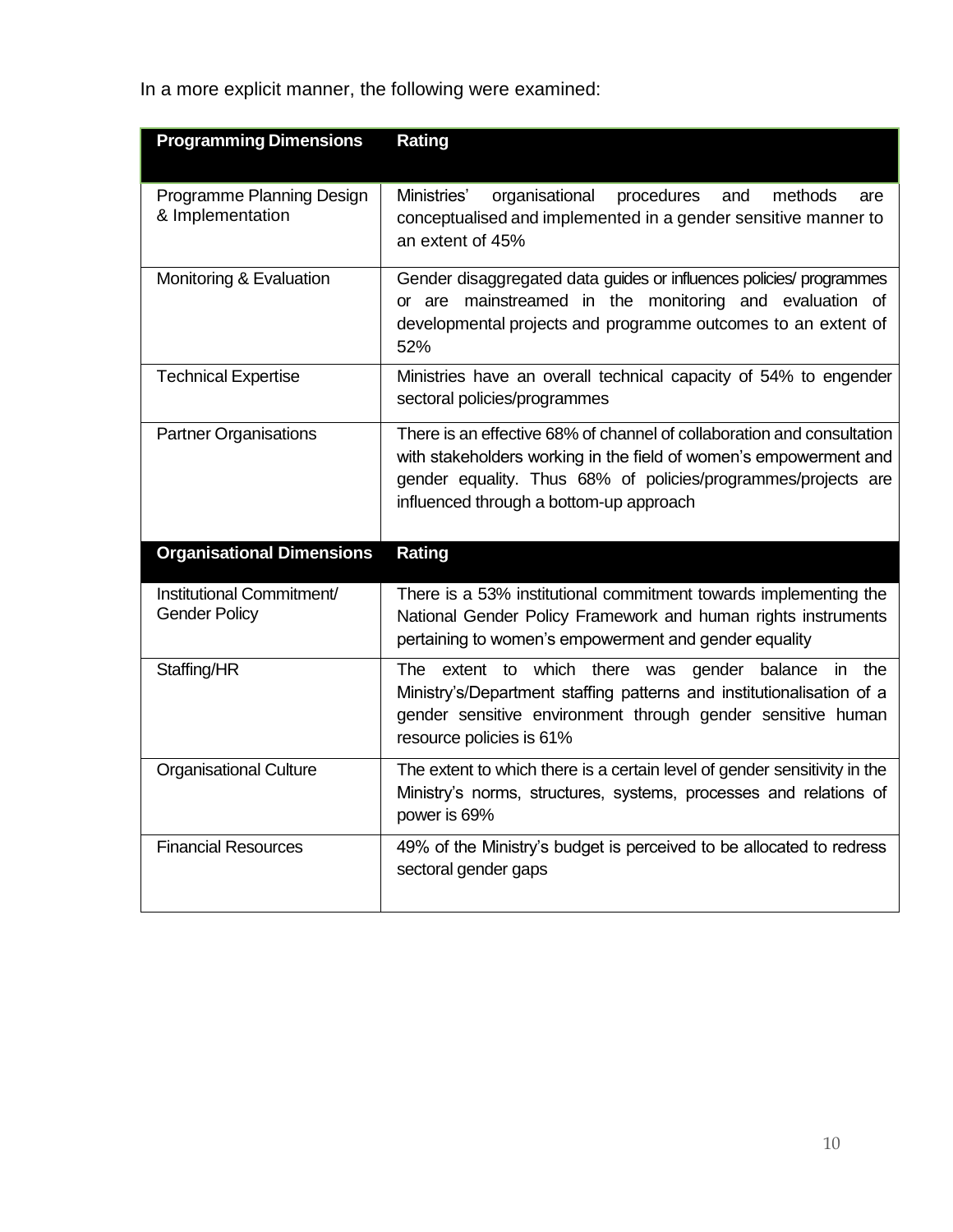### *Recommendations*

- $\div$  It is strongly suggested that relevant Ministries take stock of the findings of this exercise. The National Steering Committee on Gender Mainstreaming<sup>5</sup>, chaired by the Honourable Minister of Gender Equality, Child Development and Family Welfare, should also be apprised of the findings of this exercise to guide its future strategic direction.
- All Ministries should be called upon to formulate their respective action plans to redress weaknesses identified. Social, infrastructural and economic developmental programmes by all sectoral Ministries should imperatively take into account and redress gender differences/disparity within their mandates and portfolios, as informed by gender disaggregated data and indicators. This calls for a sector-wide holistic governmental approach to gender mainstreaming.
- In-depth capacity building on gender mainstreaming (GeM) in specific sectoral issues is of the essence not only for Officers of the Ministry of Gender Equality, Child Development and Family Welfare, but also for Gender Focal Points (GFPs) and Members of the Gender Cell of sectoral Ministries. Capacity building should be carried out prior to formulation of the Gender Action Plans of sectoral Ministries. The GeM capacity building workshop should be inclusive of the whole policy and budgetary planning cycle, from gender analysis to formulating SMART<sup>6</sup> gender sensitive performance indicators, to strategies on how to tangibly and systematically mainstream gender in specific sectors and in the budget. Ideally, the training exercise should take the form of a sectoral Training of Trainers (ToT) Programme so that mobility of GFPs does not lead to a loss of technical competence for the Ministries. A ToT is also seen as a solid investment in technical assistance in light of its snowballing effect.

 $\overline{a}$ 

<sup>&</sup>lt;sup>5</sup> The overall objective of the National Steering Committee on Gender Mainstreaming is to work towards mainstreaming gender into sectoral policies.

<sup>&</sup>lt;sup>6</sup> SMART Indicators relate to being Specific, Measurable, Attainable, Relevant and Time-Bound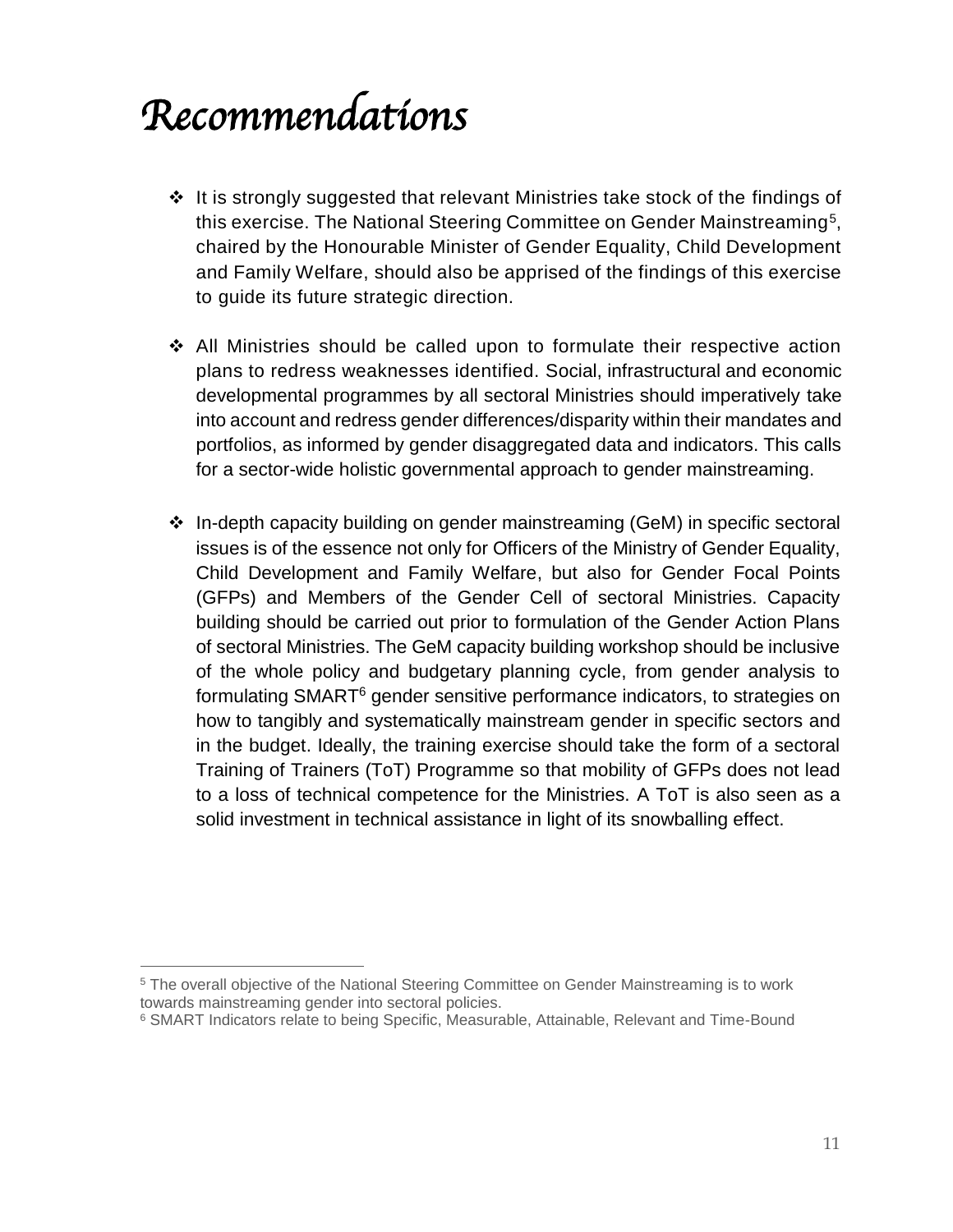- $\div$  The capacity building exercise should clarify the role of GFPs and members of the Gender Cell and should also equip them with skills on how to formulate sectoral gender sensitive indicators for Monitoring and Evaluation purposes.
- Members of Gender Cells and Gender Focal Points should attend refresher courses on gender analysis and gender mainstreaming on a regular basis.
- $\div$  In order to sustain the momentum and commitment at the highest level of decision making towards gender mainstreaming, there should be sensitisation on the value-added of gender mainstreaming for development. The importance of gender responsive budgeting as an efficient method of carrying out the budget planning exercise throughout the cycle (from issuance of the Budget Circular to the Budget Speech) should be emphasised. This would result in a trickling down effect reflecting on gender sensitive programming and implementation. It is hence proposed that a high-level symposium be organised comprising the Heads of sectoral Ministries, Gender Focal Points, the Budget Sector Team/ Analysts and the Financial Secretary. This half-day symposium would take the form of "Budgeting and Efficiency- GRB as Smart Economics<sup>7</sup>". Basing the Symposium on the concept of "Efficiency and Smart Economics" would no doubt resonate better with macro-economists and gain additional legitimacy.
- The Ministry of Finance and Economic Development is encouraged to implement its gender policy and institute Gender Budget Statements as part of gender responsive budgeting. The Gender Budget Statement would further act as an accountability document and M&E mechanism to monitor the disbursement of the GRB funding allocated to Ministries and Departments to redress sectoral gender gaps.
- $\div$  A "how-to" checklist on how to practically engender the policy development and implementation cycle for all Ministries should be developed to guide Ministries on gender analysis, gender impact assessment and gender mainstreaming.
- ❖ In light of the Ministry of Civil Service and Administrative Reforms being a strategic and key Ministry, it is recommended that the capacity of the Gender

 $\overline{a}$ 

<sup>7</sup> Concept adopted by the World Bank.

World Bank, 2012, [World Development Report \(](http://econ.worldbank.org/WBSITE/EXTERNAL/EXTDEC/EXTRESEARCH/EXTWDRS/EXTWDR2012/0,,menuPK:7778074~pagePK:7778278~piPK:7778320~theSitePK:7778063~contentMDK:22851055,00.html)WDR) on Gender Equality and Development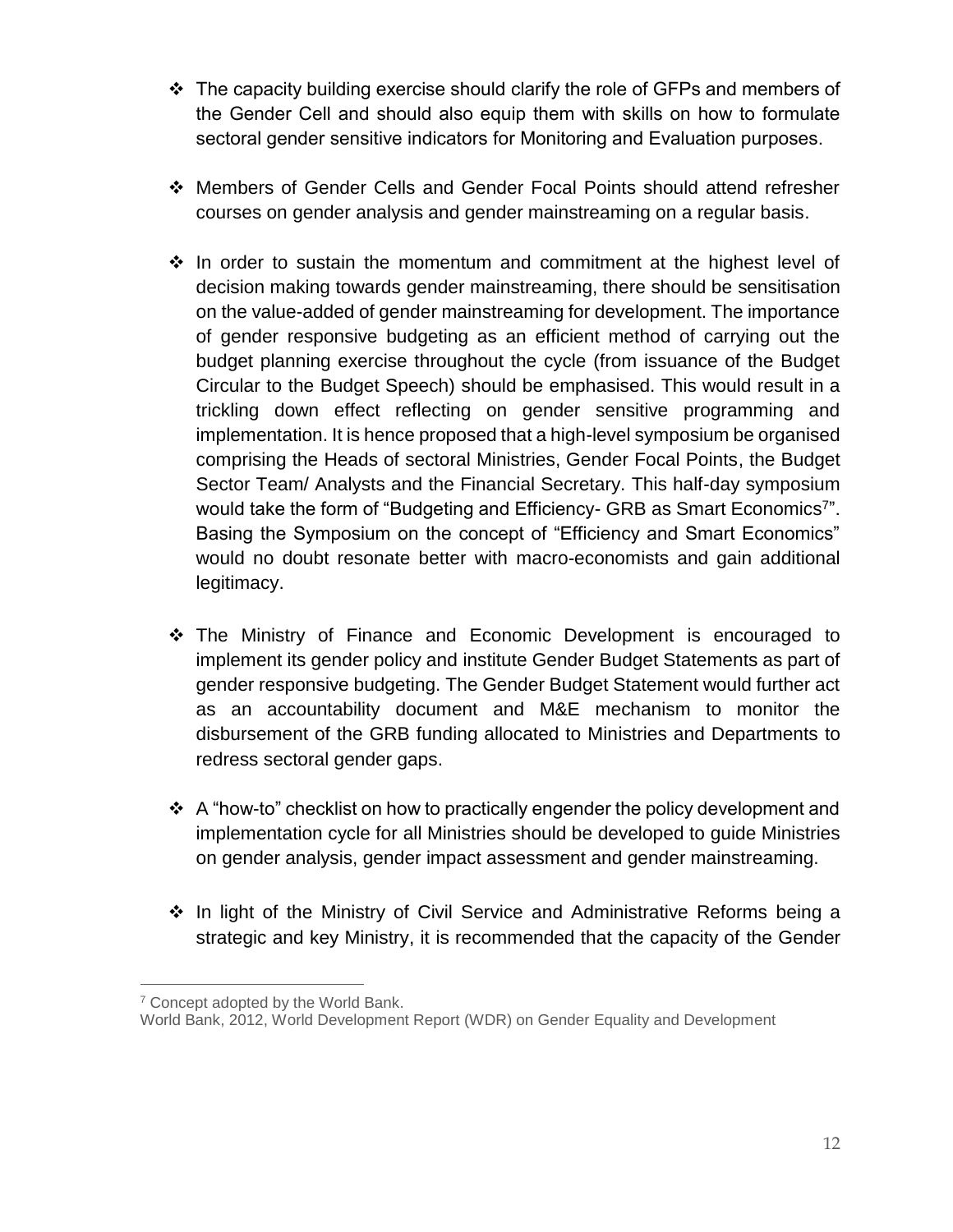Focal Point and Gender Cell of that Ministry be enhanced to engender its programme and engender the Performance Management System of Government.

 Similarly, as a strategic entry point, the training Module of the Ministry of Civil Service and Administrative Reforms should be engendered. In this context, the Civil Service College may include gender module in the training component related to the "Code of Ethics".